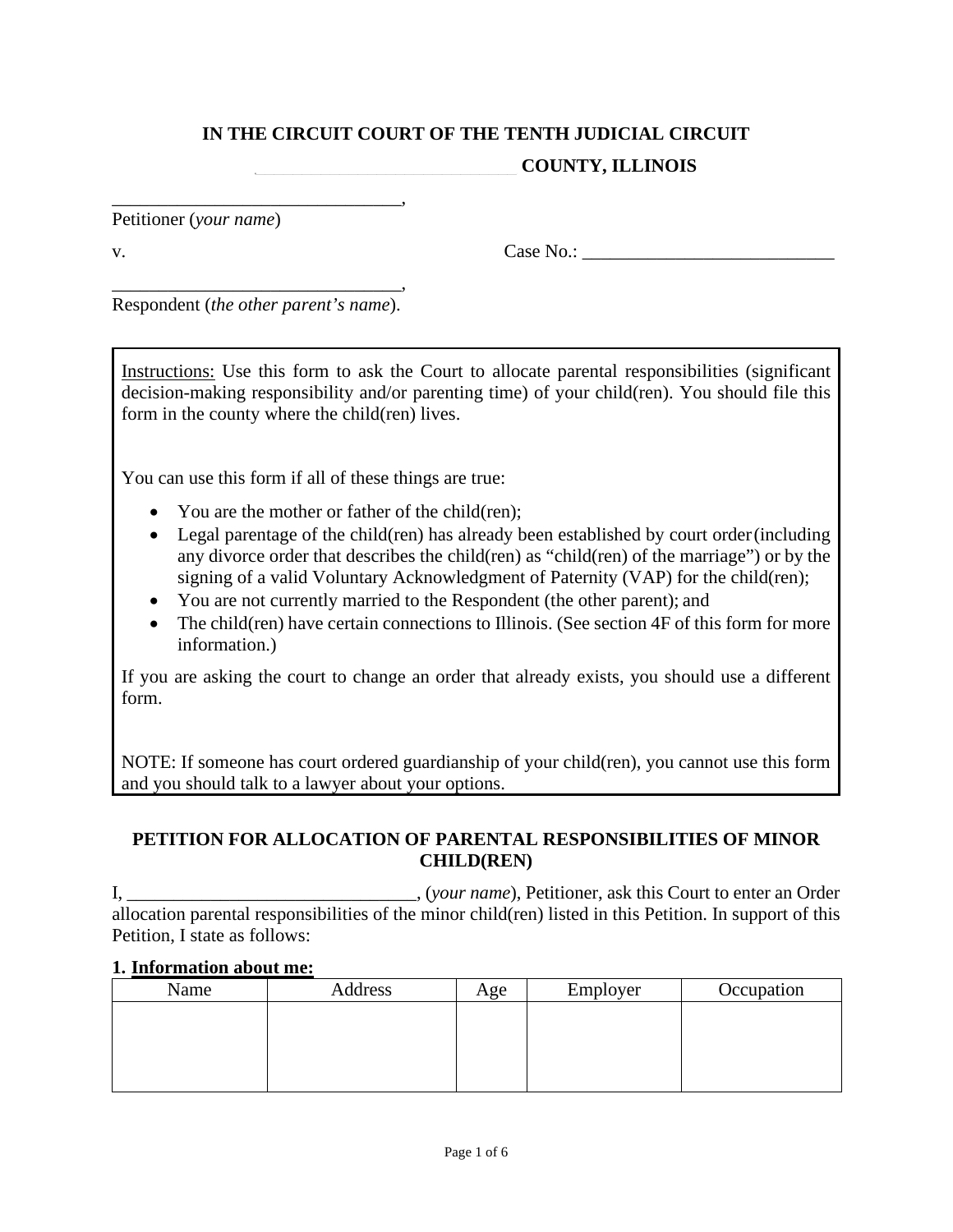There is a history of domestic violence and listing my address and employer is not in the best interest of me and/or my child(ren).

#### **2. Information about Respondent (the other parent):**

(*List as much information as you know. If you don't know something, write "I don't know."*)

| Name | $\cdot$<br>Address | Age | $\cup$<br>Employer | Occupation |
|------|--------------------|-----|--------------------|------------|
|      |                    |     |                    |            |
|      |                    |     |                    |            |
|      |                    |     |                    |            |
|      |                    |     |                    |            |

## **3. Residency** (*check all that apply*):

I live in Illinois. I have lived in Illinois since \_\_\_\_\_\_\_\_\_\_\_\_\_\_\_\_\_\_\_\_\_\_\_\_\_\_\_\_\_\_\_\_\_ (*date*). Respondent (*the other parent*) lives in Illinois. Respondent (*the other parent*) has lived in Illinois since \_\_\_\_\_\_\_\_\_\_\_\_\_\_\_\_\_\_\_\_\_\_\_\_\_\_\_\_\_\_\_\_\_ (*date*).

#### **4. Our child(ren)**

A. I am asking the Court to enter an order about the following child(ren) the Respondent (*the other parent*) and I have together:

| Name or initials of child | Age | <b>Currently lives with</b> |
|---------------------------|-----|-----------------------------|
|                           |     | (me, Respondent, etc.)      |
|                           |     |                             |
| 2.                        |     |                             |
| 3.                        |     |                             |
| $\overline{4}$ .          |     |                             |
|                           |     |                             |

(*Attach additional pages if needed*)

- B. I am the mother  $/\Box$  father (*check one*) of the child(ren).
- C. Parentage

(*Check all that apply but choose only one option for each child. If neither option applies, you cannot use this form.*)

Parentage of  $\Box$  Parentage of  $\Box$ *initial(s)* was established by Voluntary Acknowledgement of Paternity (VAP) signed by both me and Respondent (*the other parent*).

Parentage of \_\_\_\_\_\_\_\_\_\_\_\_\_\_\_\_\_\_\_\_\_\_\_\_\_\_\_\_\_\_\_\_\_ (*child(ren)'s name(s) or initial(s)* was established by court or administrative order in case number \_\_\_\_\_\_\_\_\_\_\_\_\_\_\_\_\_\_\_\_\_\_\_\_\_\_\_\_\_\_\_\_\_\_\_\_\_\_\_\_\_\_\_\_\_\_\_\_\_\_\_\_\_\_\_\_ (*list case number*) \_\_\_\_\_\_\_\_\_\_\_\_\_\_\_\_\_\_\_\_\_\_\_\_\_\_\_\_\_\_\_\_\_ (*list county and state*).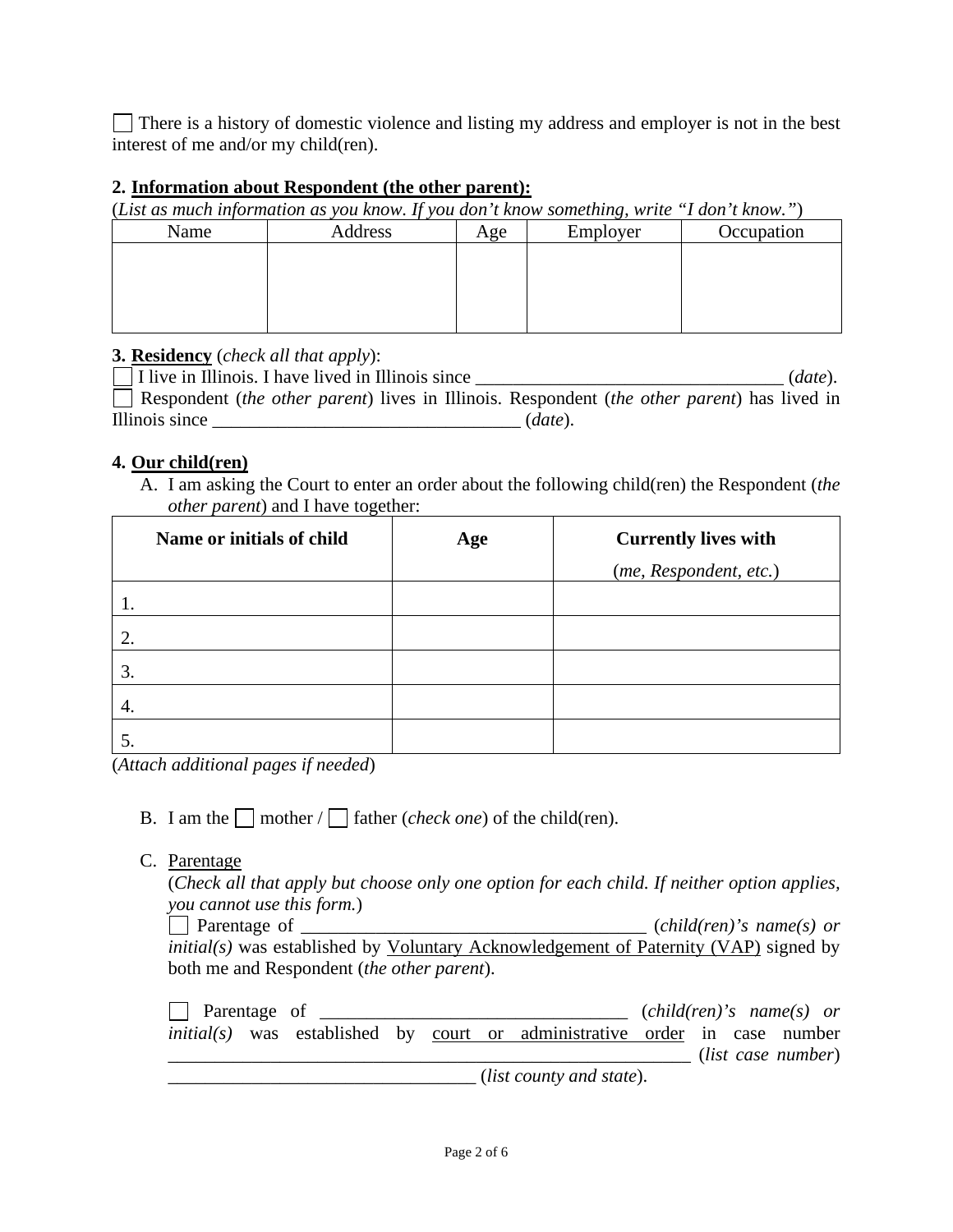## D. Unborn child(ren)

i. *Choose one option below if you are the mother:*

I am currently pregnant and believe that Respondent (*the other parent*) is the father.

I am currently pregnant and believe that Respondent (*the other parent*) is not the father.

 $\Box$  I am not pregnant.

- ii. *Choose one option below if you are the father:* Respondent (*the other parent*) is pregnant and I believe that I am the father. Respondent (*the other parent*) is pregnant and I believe that I am not the father. To the best of my knowledge, Respondent (*the other parent*) is not currently pregnant. I do not know whether Respondent (*the other parent*) is currently pregnant.
- E. Child(ren)'s Living Arrangements During the Last 5 Years.

The child(ren) has/have lived at the following addresses during the last 5 years. (*If there is more than one child and the children have lived apart at any time during the last 5 years, then attach additional pages. If you do not know some of this information, write "I don't know."*)

Name(s) of Child(ren): \_\_\_\_\_\_\_\_\_\_\_\_\_\_\_\_\_\_\_\_\_\_\_\_\_\_\_\_\_\_\_\_\_\_\_\_\_\_\_\_\_\_\_\_\_\_\_\_\_\_\_\_\_\_\_\_\_\_\_

| From   | T <sub>o</sub> | <b>Address</b>                                        | Lived with             |
|--------|----------------|-------------------------------------------------------|------------------------|
| (date) | (date)         | (street address, city, state, zip code and<br>county) | (me, Respondent, etc.) |
|        | Current        |                                                       |                        |
|        |                |                                                       |                        |
|        |                |                                                       |                        |
|        |                |                                                       |                        |
|        |                |                                                       |                        |
|        |                |                                                       |                        |
|        |                |                                                       |                        |

(*Attach additional pages if needed*)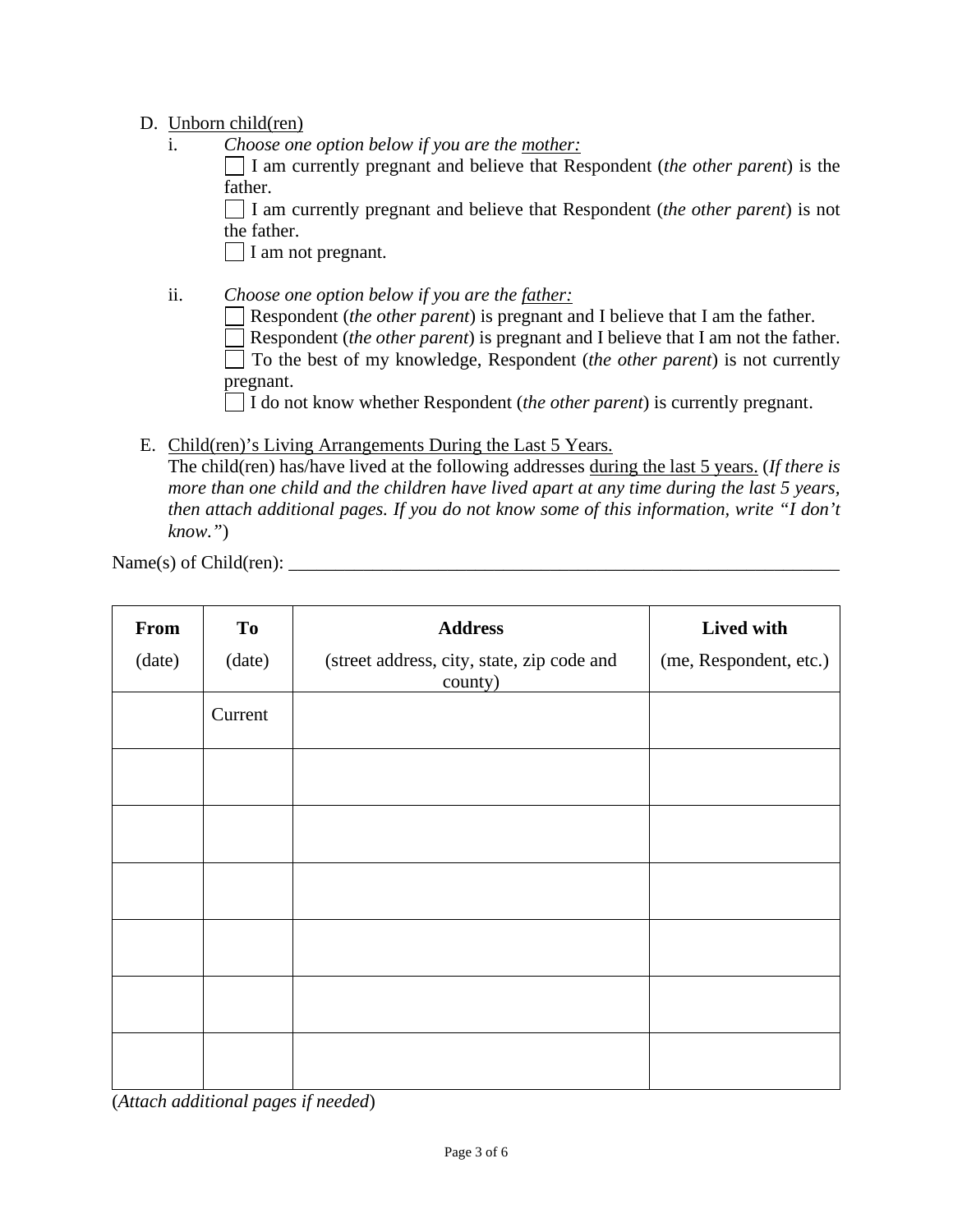There is a history of domestic violence and listing the child(ren)'s address(es) is not in the best interests of me and/or my child(ren).

## F. Jurisdiction

(*Check all that apply but choose only one option for each child. If none of these choices is true, then you cannot use this form.*)

\_\_\_\_\_\_\_\_\_\_\_\_\_\_\_\_\_\_\_\_\_\_\_\_\_\_\_\_\_\_\_\_\_ (*child(ren)'s name(s) or initial(s)* is/are **older than** 6 months old and has/have lived in Illinois for at least 6 consecutive months within the past 12 months.

\_\_\_\_\_\_\_\_\_\_\_\_\_\_\_\_\_\_\_\_\_\_\_\_\_\_\_\_\_\_\_\_\_ (*child(ren)'s name(s) or initial(s)* is/are **younger than** 6 months old and has/have lived in Illinois since birth.

 $\Box$  Neither of the choices above apply to  $\Box$ (*child(ren)'s name(s) or initial(s)* and the child(ren) have not lived in a state other than Illinois for at least 6 consecutive months within the past 12 months, but the child(ren) and at least one parent have significant connections to Illinois and there is substantial information about the child(ren) available in Illinois.

## G. Other People Claiming Rights to the Child(ren) (*check only one option*):

No one other than me and Respondent (*the other parent*) claims to have rights to make important decisions for, care for, or spend time with the child(ren).

Someone other than me and Respondent (*the other parent*) claims to have rights to make important decisions for, care for, or spend time with the child(ren). That person(s) is/are \_\_\_\_\_\_\_\_\_\_\_\_\_\_\_\_\_\_\_\_\_\_\_\_\_\_\_\_\_\_\_\_\_\_\_\_\_\_\_\_\_\_\_\_\_\_ (*names*).

## H. Other Court Cases Affecting the Child(ren) (*check only one option*):

No other court cases: I do not know of any other court cases or orders in Illinois or any other state that might affect the child(ren) (such as orders of protection, paternity, divorce, custody, visitation, allocation of parental responsibilities, child or spousal support, adoption, termination of parental rights, cases involving DCFS, etc.)

Other court cases: I know of the following court cases, both pending and closed, that might affect the child(ren) (such as orders of protection, paternity, divorce, custody, visitation, allocation of parental responsibilities, child or spousal support, adoption, termination of parental rights, cases involving DCFS, etc.):

| <b>County &amp; State</b> | <b>Case Number</b> | <b>Kind of Case</b>        |
|---------------------------|--------------------|----------------------------|
|                           |                    | (paternity, custody, etc.) |
|                           |                    |                            |
|                           |                    |                            |
|                           |                    |                            |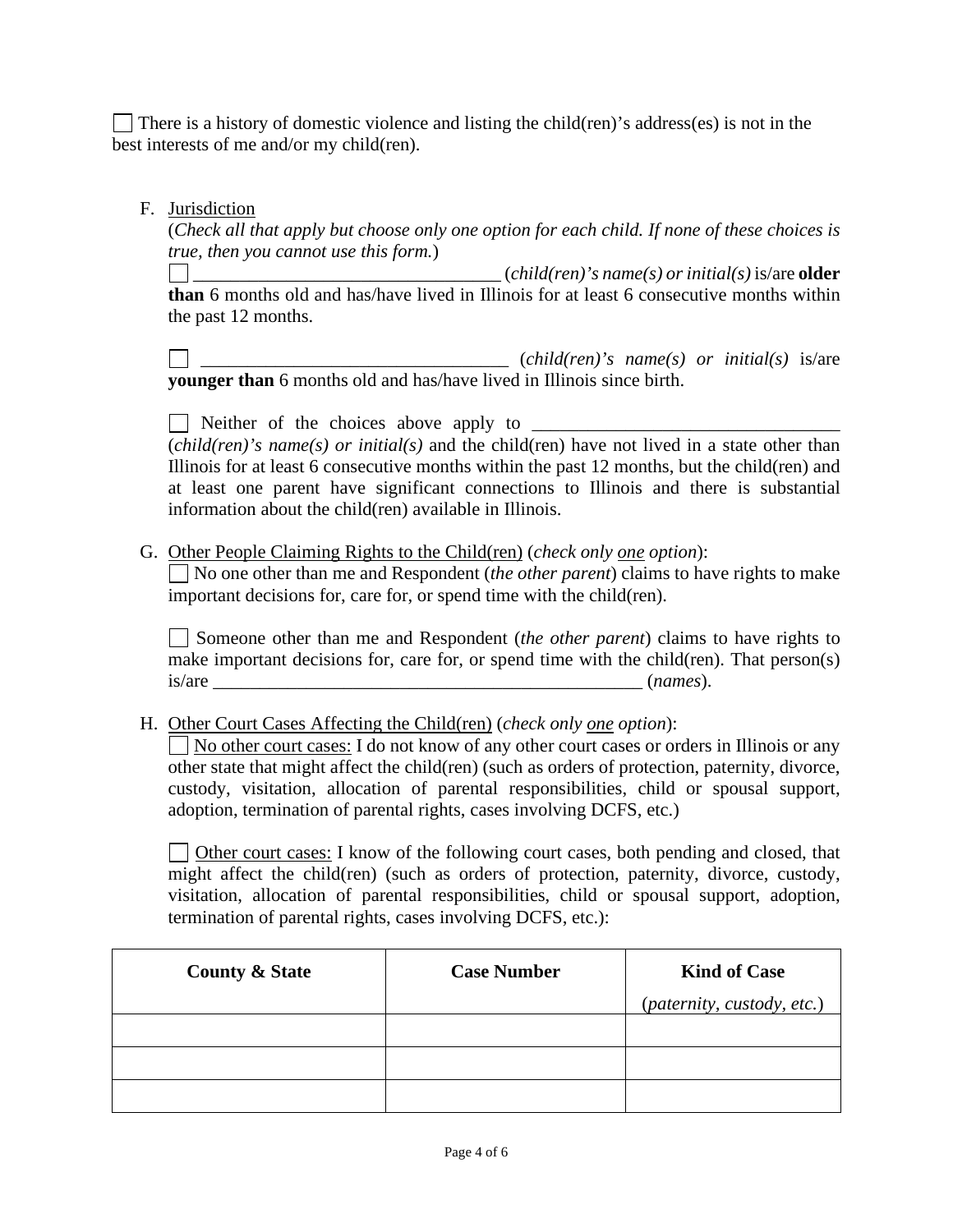(*Attach additional pages if needed*)

I understand that I have a continuing duty to inform the Court of any legal proceeding in Illinois or any other state that could affect allocation of parental responsibilities. This means that I must let the Court know if I find out about any other court case in Illinois or any other state that could affect my child(ren).

#### **5. Allocation of Significant Decision-Making Responsibilities**

I am asking the Court to allocate significant decision-making responsibilities for the child(ren) as follows (*check only one option*):

I have all decision-making: It is in the best interests of the child(ren) that temporary and permanent sole significant decision-making responsibility for the child(ren) be allocated to me.

Respondent *(the other parent)* has all decision-making: It is in the best interests of the child(ren) that temporary and permanent sole significant decision-making responsibility for the child(ren) be awarded to Respondent (*the other parent*).

I am not asking the Court to make a decision about significant decision-making responsibility.

#### **6. Allocation of Parenting Time**

I am asking the Court to allocate parenting time as follows (*check only one option*):

 $\Box$  Both parents have parenting time: It is in the best interests of the child(ren) that I be allocated temporary and permanent parenting time with the child(ren), and that Respondent (the other parent) be allocated either unrestricted or restricted parenting time.

I have all of the parenting time: It is in the best interests of the child(ren) that I be allocated all of the temporary and permanent parenting time with the child(ren), and that Respondent (the other parent) not be allocated parenting time.

#### **7. Child Support**

A. (*check only one*)

 $\Box$  I am asking the Court to order child support including, if appropriate, support back to the birth of the child and/or birth expenses.

 $\Box$ A child support order has been entered for the support of  $\left($ *child(ren)'s name(s) or initial(s)* in case number \_\_\_\_\_\_\_\_\_\_\_\_\_\_\_\_\_\_\_\_\_\_\_\_\_\_\_\_\_\_\_\_\_\_\_\_\_\_\_\_\_\_\_\_\_\_\_\_\_\_\_\_ (*case number*) entered in \_\_\_\_\_\_\_\_\_\_\_\_\_\_\_\_\_\_\_\_\_\_\_\_\_\_\_\_\_\_\_\_\_ (*county and state*).

I am not asking the Court to order child support.

I am asking the Court to reserve child support.

#### B. Information about me:

- i. I am  $\Box$  employed /  $\Box$  unemployed (*check one*).
- ii. I am  $\Box$  able  $\Box$  unable (*check one*) to help support our child(ren).